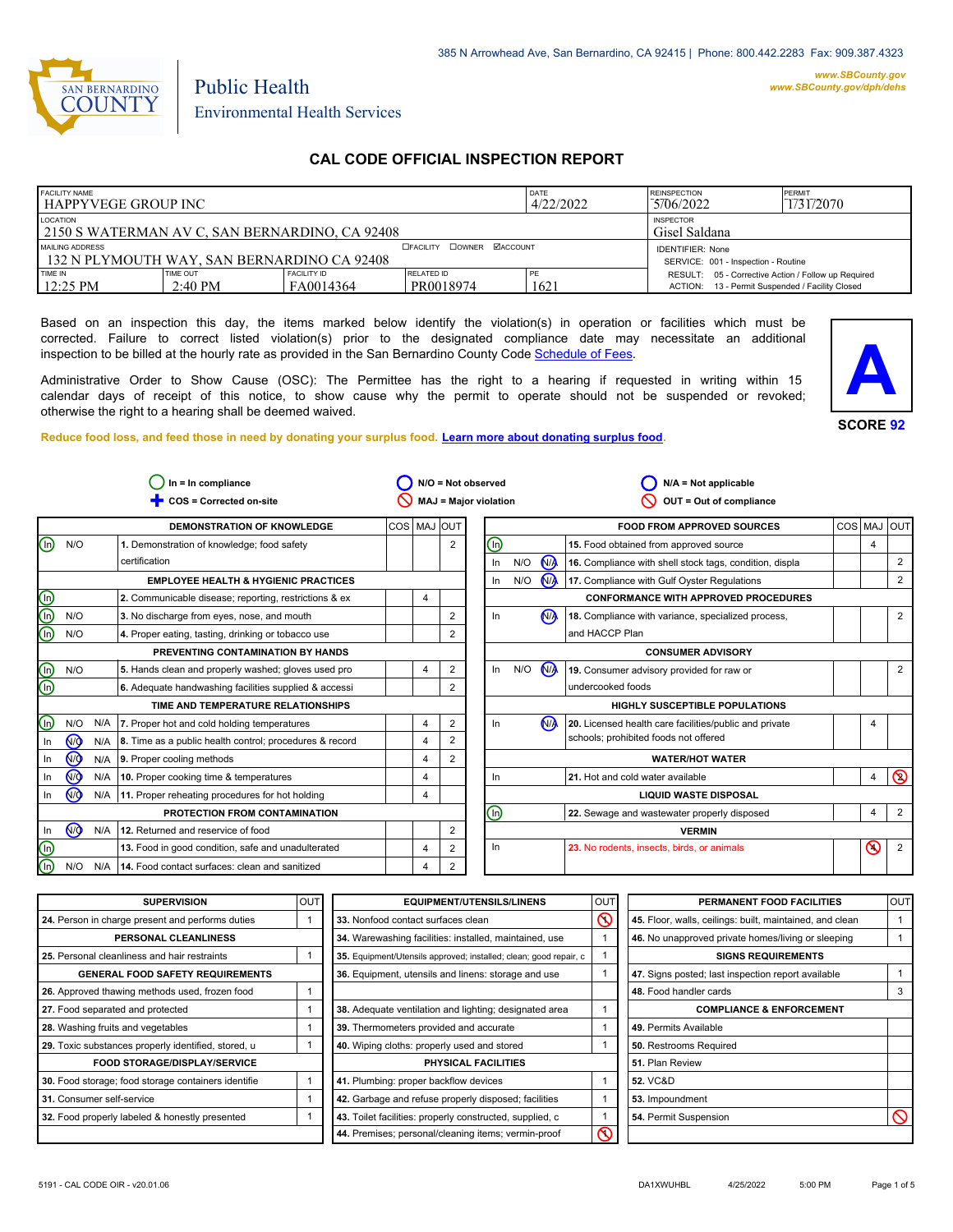

## **CAL CODE OFFICIAL INSPECTION REPORT**

| <b>FACILITY NAME</b><br>l HAPPYVEGE GROUP INC                     | DATE<br>4/22/2022                 |
|-------------------------------------------------------------------|-----------------------------------|
| <b>LOCATION</b><br>2150 S WATERMAN AV C, SAN BERNARDINO, CA 92408 | <b>INSPECTOR</b><br>Gisel Saldana |
|                                                                   |                                   |
| <b>54. PERMIT SUSPENSION</b>                                      |                                   |

| POINTS | Compliance date not specified                 |  |  |  |  |
|--------|-----------------------------------------------|--|--|--|--|
|        | Not In Compliance                             |  |  |  |  |
|        | Violation Reference - HSC -<br>114409, 114405 |  |  |  |  |

**Inspector Comments:** Violation(s) observed pose an immediate threat to the public health and safety and the health permit to operate is hereby suspended and facility ordered closed until the listed violation(s) have been corrected and verified by San Bernardino County Public Health Department Environmental Health Services.

Facility is to remain closed until permission from DEHS is given. Contact San Bernardino County Environmental Health Services to schedule a re-inspection to reinstate the health permit. "Notice of closure" sign posted, do not move, hide, or remove sign.

\*\*NOTE: A re-inspection will be conducted in the future to observe compliance. Failure to comply may result in future billed inspections of \$122.50 per half hour with a half hour minimum.

CLOSURE SIGN POSTED ON ENTRANCE DOOR. DO NOT REMOVE OR RELOCATE CLOSURE SIGN. NON-COMPLIANCE WILL RESULT IN A CHARGED FOLLOW UP INSPECTION AT AN HOURLY RATE OF \$245.

**Violation Description:** If an imminent health hazard is found, an enforcement officer may temporarily suspend the permit and order the food facility immediately closed. (114409, 114405)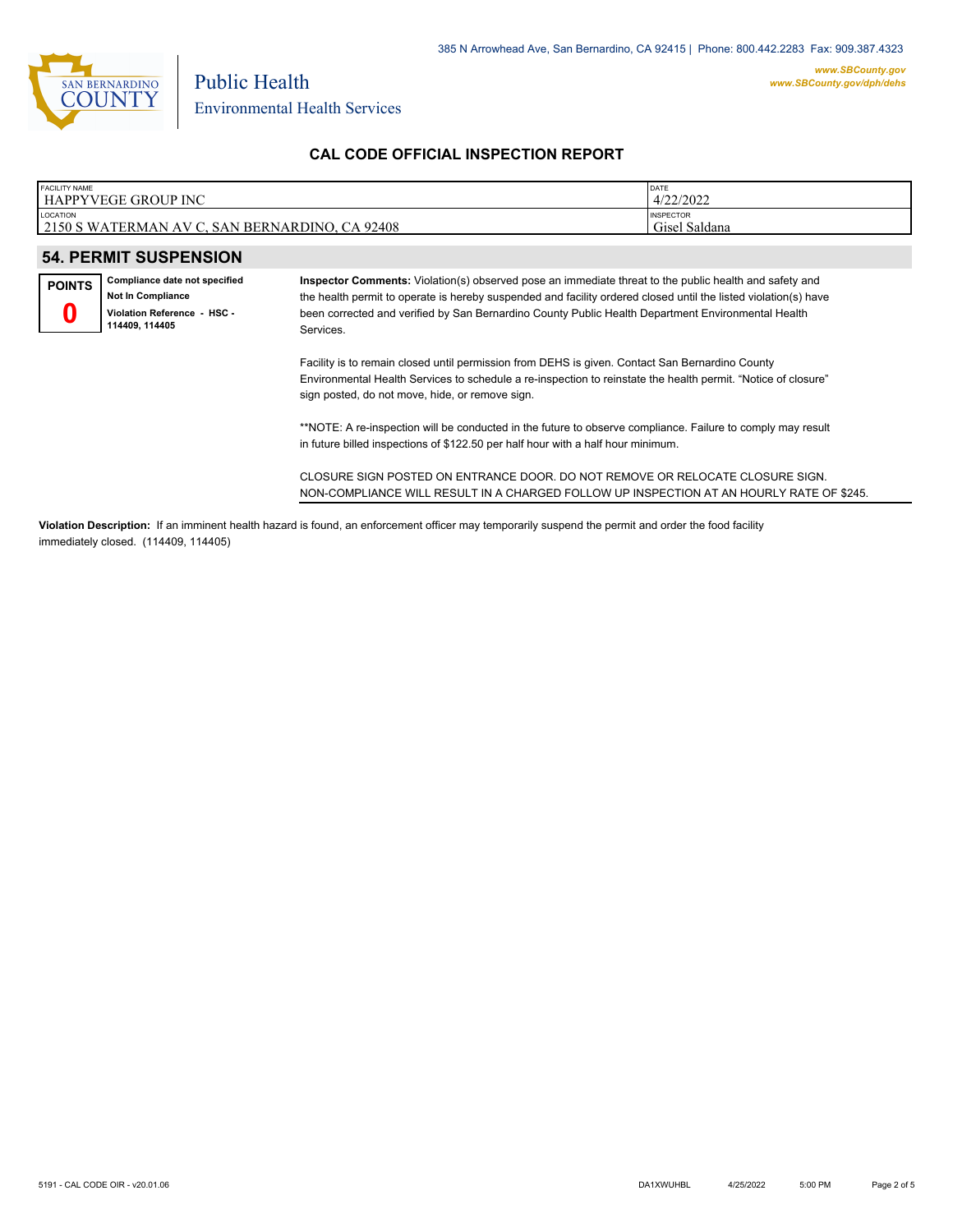

Public Health Environmental Health Services

## **CAL CODE OFFICIAL INSPECTION REPORT**

| <b>FACILITY NAME</b> | <b>HAPPYVEGE GROUP INC</b>                                | DATE<br>4/22/2022                                                                                                                                                                                                                                                                                                                                                                                                                                            |  |   |              |  |  |  |  |
|----------------------|-----------------------------------------------------------|--------------------------------------------------------------------------------------------------------------------------------------------------------------------------------------------------------------------------------------------------------------------------------------------------------------------------------------------------------------------------------------------------------------------------------------------------------------|--|---|--------------|--|--|--|--|
| LOCATION             | 2150 S WATERMAN AV C, SAN BERNARDINO, CA 92408            | <b>INSPECTOR</b><br>Gisel Saldana                                                                                                                                                                                                                                                                                                                                                                                                                            |  |   |              |  |  |  |  |
|                      |                                                           |                                                                                                                                                                                                                                                                                                                                                                                                                                                              |  |   |              |  |  |  |  |
|                      | 23. NO RODENTS, INSECTS, BIRDS, OR ANIMALS                |                                                                                                                                                                                                                                                                                                                                                                                                                                                              |  | Λ | <b>MAJOR</b> |  |  |  |  |
| <b>POINTS</b>        | Compliance date not specified<br><b>Not In Compliance</b> | Inspector Comments: Observed the following active rodent infestation:                                                                                                                                                                                                                                                                                                                                                                                        |  |   |              |  |  |  |  |
| Д                    | Violation Reference - HSC -<br>114259.1, 114259.4, 11425  | - Excessive fresh and old rodent droppings throughout the kitchen, dry storage area, and front service area<br>of the facility                                                                                                                                                                                                                                                                                                                               |  |   |              |  |  |  |  |
|                      |                                                           | - (1) dead mouse was observed to be on a stick trap on the floor in the back dry storage area                                                                                                                                                                                                                                                                                                                                                                |  |   |              |  |  |  |  |
|                      |                                                           | NOTE: No food or food contact surfaces were observed to be contaminated.                                                                                                                                                                                                                                                                                                                                                                                     |  |   |              |  |  |  |  |
|                      |                                                           | Clean and sanitize all affected areas and maintain the facility free from vermin. Eliminate vermin from facility.                                                                                                                                                                                                                                                                                                                                            |  |   |              |  |  |  |  |
|                      |                                                           | 1. Put away food and utensils, clean and sanitize all affected areas throughout the facility in an approved<br>manner. Eliminate all vermin/evidence of vermin throughout the facility.                                                                                                                                                                                                                                                                      |  |   |              |  |  |  |  |
|                      |                                                           | 2. Clean and sanitize all areas listed (in this report) with heavy grease buildups and old food debris<br>throughout the facility.                                                                                                                                                                                                                                                                                                                           |  |   |              |  |  |  |  |
|                      |                                                           | 3. Take appropriate pest control measures. Obtain pest control record detailing all areas serviced and types<br>of services. Demonstrate all actions taken to eliminate vermin infestation.                                                                                                                                                                                                                                                                  |  |   |              |  |  |  |  |
|                      |                                                           | 4. Properly clean and sanitize all food contact surfaces, cooking equipment at the cook's line so as to be in a                                                                                                                                                                                                                                                                                                                                              |  |   |              |  |  |  |  |
|                      |                                                           | clean and sanitary condition and will avoid contamination.<br>5. Clean up all clusters from the dry storage room, eliminate all unused equipment, personal items from the<br>dry storage room.                                                                                                                                                                                                                                                               |  |   |              |  |  |  |  |
|                      |                                                           | Violation(s) observed pose an immediate threat to the public health and safety and the health permit to<br>operate is hereby suspended and facility ordered closed until the listed violation(s) have been corrected and<br>verified by San Bernardino County Public Health Department Environmental Health Services.                                                                                                                                        |  |   |              |  |  |  |  |
|                      |                                                           | Facility is to remain closed until permission from DEHS is given. Contact San Bernardino County<br>Environmental Health Services to schedule a re-inspection to reinstate the health permit. "Notice of closure"<br>sign posted, do not move, hide, or remove sign.                                                                                                                                                                                          |  |   |              |  |  |  |  |
|                      |                                                           | *NOTE: A re-inspection will be conducted in the future to observe compliance. Failure to comply may result<br>in future billed inspections of \$122.50 per half hour with a half hour minimum.                                                                                                                                                                                                                                                               |  |   |              |  |  |  |  |
|                      |                                                           | CLOSURE SIGN POSTED ON ENTRANCE DOOR. DO NOT REMOVE OR RELOCATE CLOSURE SIGN.<br>NON-COMPLIANCE WILL RESULT IN A CHARGED FOLLOW UP INSPECTION AT AN HOURLY RATE OF \$245.                                                                                                                                                                                                                                                                                    |  |   |              |  |  |  |  |
|                      |                                                           | Violation Description: Food facility shall be kept free of vermin: rodents (rats, mice), cockroaches, flies. (114259.1, 114259.4, 114259.5) Live animals<br>are not allowed in a food facility unless, food employees with service animals may handle or care for their service animal if they wash their hands as<br>required or persons who are licensed pursuant to Chapter 11.5 of Division 3 of the Business and Professions Code. (114259.4, 114259.5) |  |   |              |  |  |  |  |
|                      | More Information: https://youtu.be/1yuxW_p9Bxs            |                                                                                                                                                                                                                                                                                                                                                                                                                                                              |  |   |              |  |  |  |  |
|                      | <b>21. HOT AND COLD WATER AVAILABLE</b>                   |                                                                                                                                                                                                                                                                                                                                                                                                                                                              |  |   |              |  |  |  |  |

**Compliance date not specified Not In Compliance Violation Reference - HSC - 113953(c), 114099.2(b) POINTS**

**Inspector Comments:** Observed an inadequate supply of hot water at the handwash sink in the back area. An adequate, protected, pressurized, potable supply of hot water and cold water shall be provided at all times.

NOTE: Employees were directed to use three compartment sink until repairs are made to the handwash sink.

**Violation Description:** An adequate, protected, pressurized, potable supply of hot water and cold water shall be provided at all times. (113953(c), 114099.2(b) 114101(a), 114189, 114192, 114192.1, 114195)

**2**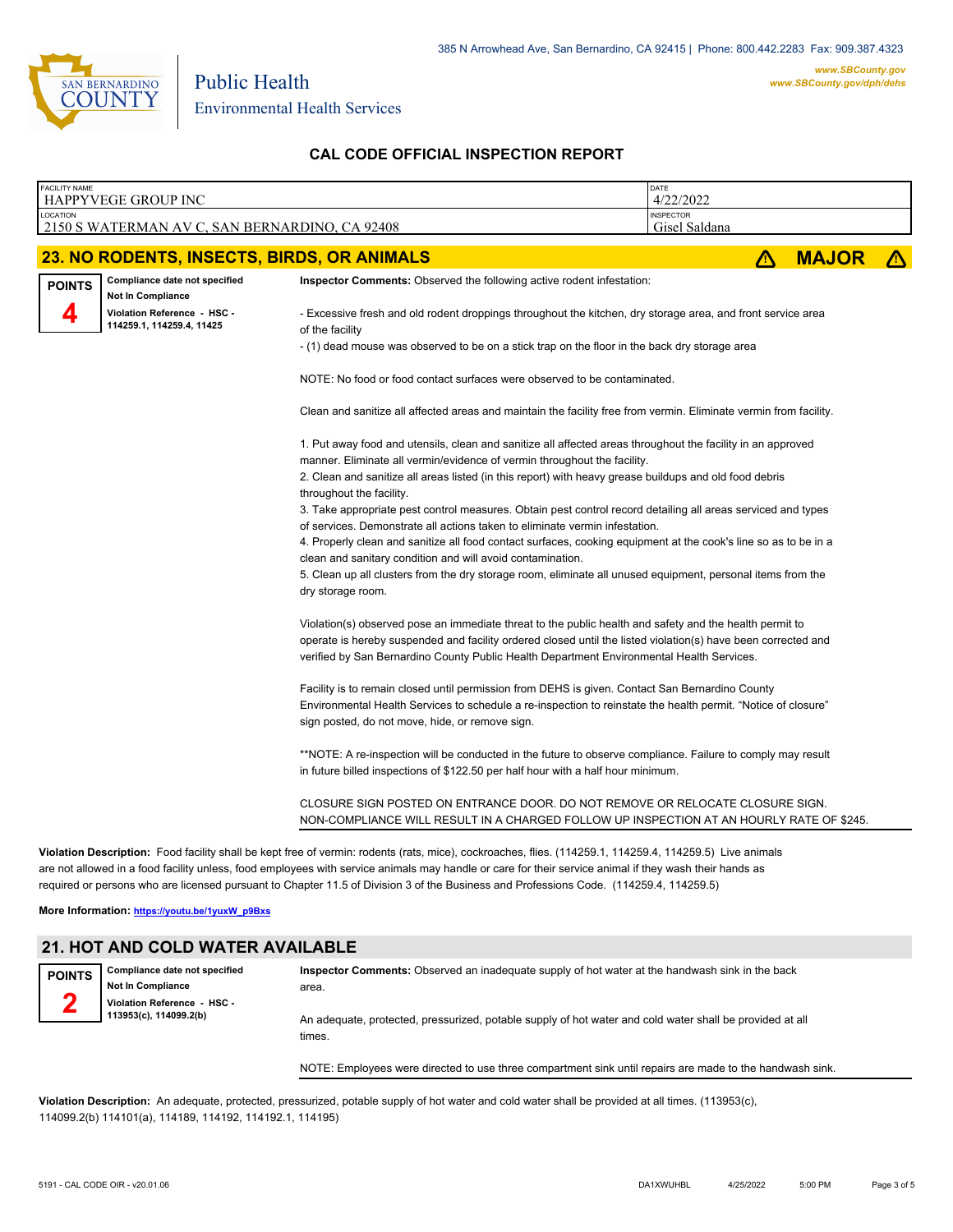

## **CAL CODE OFFICIAL INSPECTION REPORT**

| <b>FACILITY NAME</b> | HAPPYVEGE GROUP INC                                       |                                                                                                 | DATE<br>4/22/2022 |  |  |
|----------------------|-----------------------------------------------------------|-------------------------------------------------------------------------------------------------|-------------------|--|--|
| LOCATION             | 2150 S WATERMAN AV C, SAN BERNARDINO, CA 92408            | <b>INSPECTOR</b><br>Gisel Saldana                                                               |                   |  |  |
|                      | <b>33. NONFOOD-CONTACT SURFACES CLEAN</b>                 |                                                                                                 |                   |  |  |
| <b>POINTS</b>        | Compliance date not specified<br><b>Not In Compliance</b> | Inspector Comments: 1. Observed the fan quards in the walk in cooler were coated in heavy dust. |                   |  |  |
|                      | Violation Reference - HSC -<br>114115 (c)                 | Clean the fan quards and maintain all nonfood contact surfaces clean.                           |                   |  |  |
|                      |                                                           | 2. Observed the handles on the reach in cold holding unit in the cooks line to be dirty.        |                   |  |  |
|                      |                                                           | Clean the handles and maintain all nonfood contact surfaces clean.                              |                   |  |  |

**Violation Description:** All nonfood contact surfaces of utensils and equipment shall be clean. (114115 (c))

#### **44. PREMISES; PERSONAL/CLEANING ITEMS; VERMIN-PROOFING**

| POINTS | Compliance date not specified | <b>Inspector Comments:</b> Observed the delivery door open with air curtain to be off. |  |  |  |  |
|--------|-------------------------------|----------------------------------------------------------------------------------------|--|--|--|--|
|        | <b>Not In Compliance</b>      |                                                                                        |  |  |  |  |
|        | Violation Reference - HSC -   | Ensure air curtain is fully operational at all times.                                  |  |  |  |  |
|        | 114067 (j), 114123            |                                                                                        |  |  |  |  |

**Violation Description:** The premises of each food facility shall be kept clean and free of litter and rubbish; all clean and soiled linen shall be properly stored; non-food items shall be stored and displayed separate from food and food-contact surfaces; the facility shall be kept vermin proof. (114067 (j), 114123, 114143 (a) & (b), 114256, 114256.1, 114256.2, 114256.4, 114257, 114257.1, 114259, 114259.2, 114259.3, 114279, 114281, 114282) Food preparation sinks, handwashing sinks and warewashing equipment shall not be used for the cleaning of maintenance tools, the holding of maintenance materials, or the disposal of liquid wastes. (114123) Open-air barbecue and/or outdoor wood burning oven must operate on the same premises, in conjunction with a permanent food facility and not in an area that may pose as a fire hazard. (114143(a) (b)) Janitorial sink or approved curbed cleaning facility (exemption for restricted food service facilities Section 114279 (b)) shall be provided. (114279(a)) First aid supplies must have a legible manufacturer's label and stored in a kit or container that is located to prevent contamination. (114256.4) Insect electrocution devices are not allowed in food or utensil handling areas. (114259.3)

#### **IMPORTANT: Risk Based Inspection Frequency**

Food facilities that pose a higher risk level for causing foodborne illness will be subject to an additional inspection, to be billed at the hourly rate as provided in the San Bernardi[no County Code Schedule of Fees](https://codelibrary.amlegal.com/codes/sanbernardino/latest/sanberncty_ca/0-0-0-122474#JD_16.0213B). Facilities that received one or more of the following will be elevated to a high risk tier:

- A score letter of "C" or lower on one of the last two graded inspections,
- A score letter of "B" on two of the last three graded inspections,
- Repeated "four (4) point violation Risk Factor" (critical violation codes 1-23) on the last two inspections, or
- Four (4) or more critical violations (codes 1-23) noted during an inspection, or

#### **Food Establishment Donor Survey**

Will you please take a few moments of your time to complete our **Food Establishment Donor Survey**? The purpose of this survey is to learn about current food recovery and food waste reduction efforts and struggles throughout San Bernardino County.

The feedback from the survey will help us identify barriers and opportunities, and connect you with nearby charitable feeding organizations so you can donate your surplus fo[od. Once you complete the su](https://arcg.is/WvjGb)rvey, you can view your entry and connect with other donor food establishments and charitable

#### **Overall Inspection Comments**